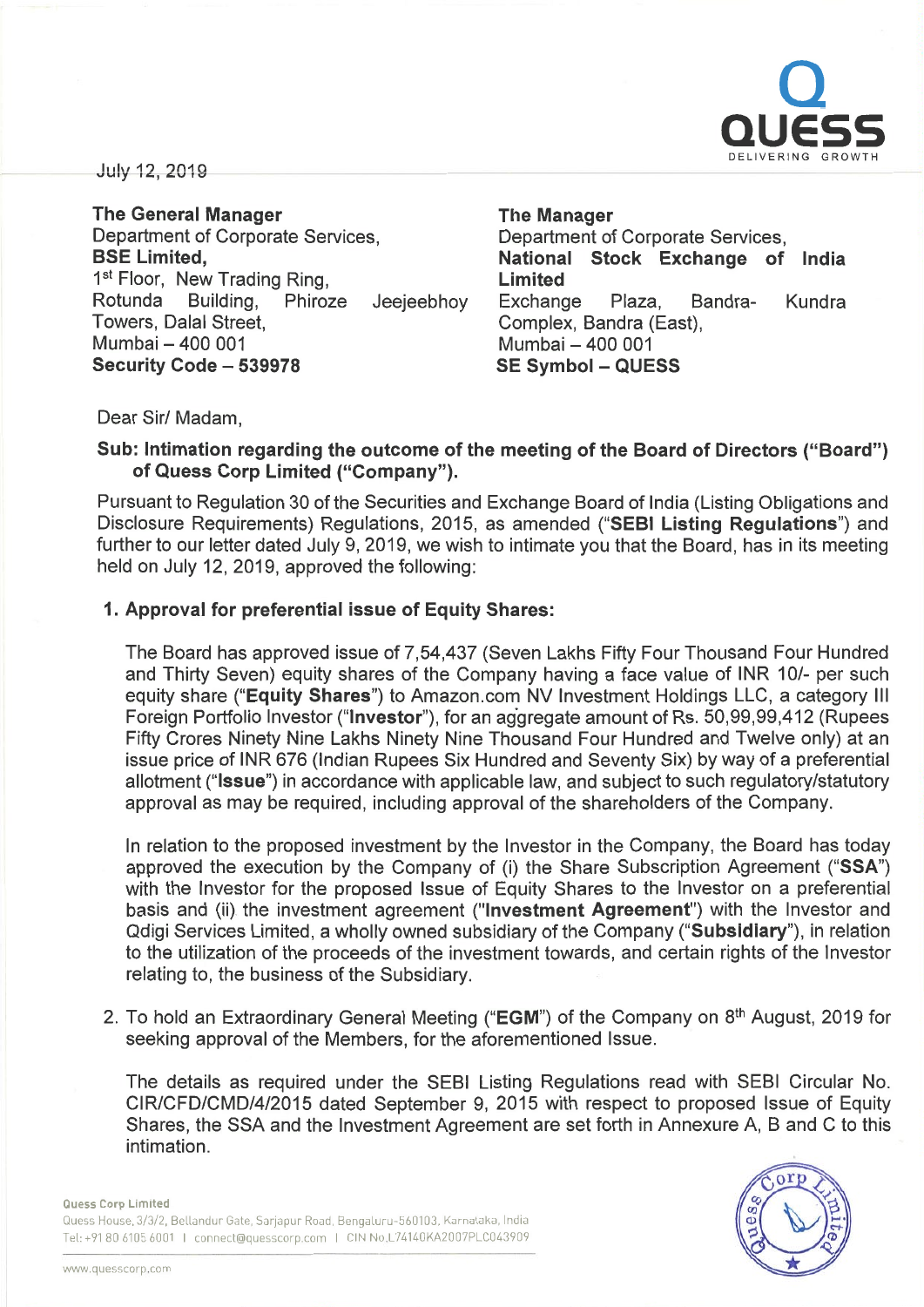

The meeting of the Board of Directors commenced at 9:00 AM and concluded at 10:15 A.M.

Request you to please take the same on record.

Thanking you,

Yours faithfully For Quess Corp Limited



Kundan K Lal Company Secretary & Compliance Officer

Quess Corp Limited Quess House, 3/3/2, Bellandur Gate, Sarjapur Road, Bengaluru-560103, Karnataka, India Tel: +91 BO 6105 6001 I connect@quesscorp.com I CIN No.L7414DKA2007PLC043909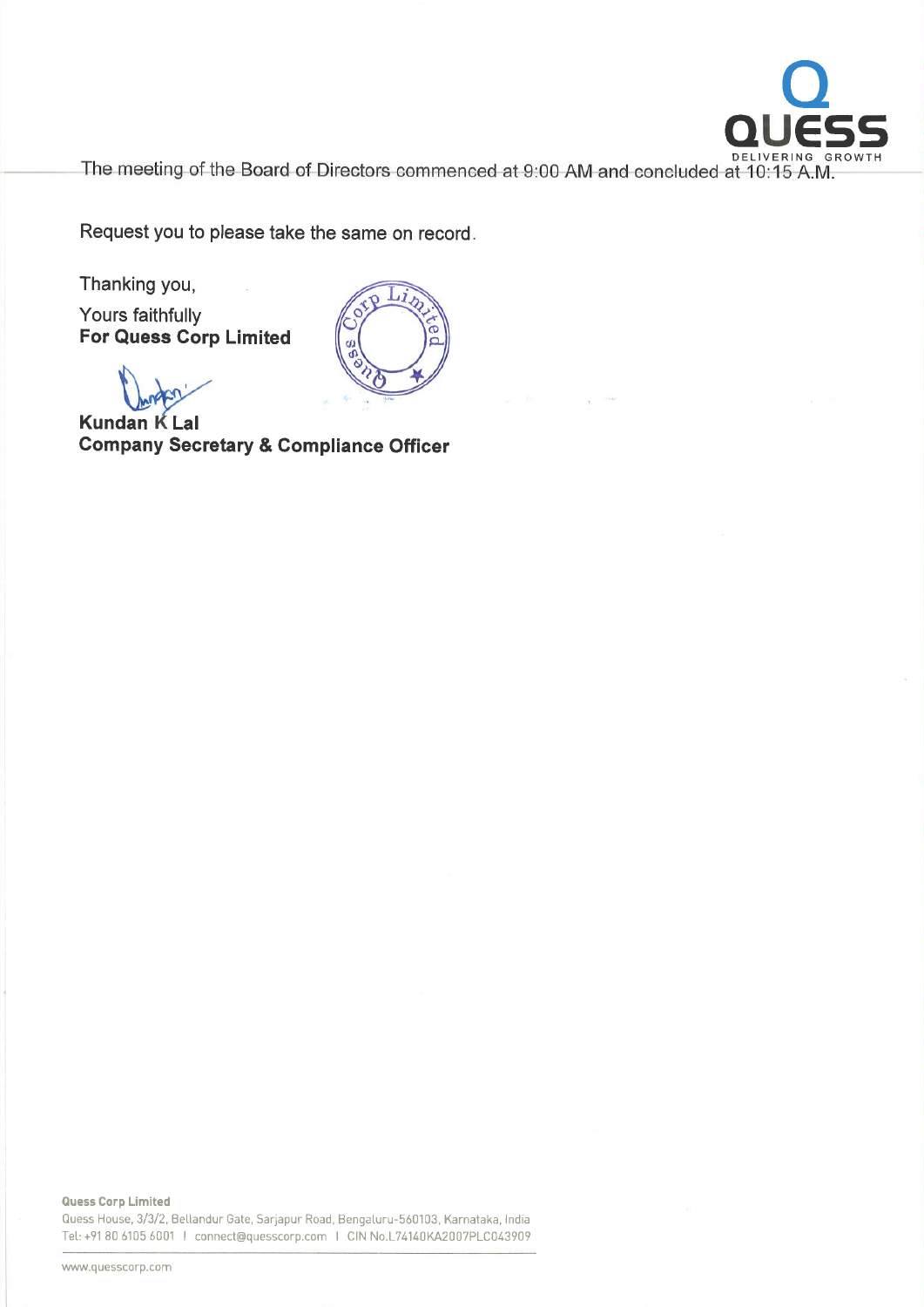

## Annexure A

## Issue of Equity Shares

| Sr.<br>No. | <b>Particulars</b>                                                                                                                                                                 | <b>Details</b>                                                                                                                                                                                                    |
|------------|------------------------------------------------------------------------------------------------------------------------------------------------------------------------------------|-------------------------------------------------------------------------------------------------------------------------------------------------------------------------------------------------------------------|
| 1.         | Type of securities proposed to be issued<br>(viz. equity shares, convertibles, etc.)                                                                                               | <b>Equity Shares</b>                                                                                                                                                                                              |
| 2.         | Type of issuance (further public offering,<br>rights<br>issue,<br>depository<br>receipts<br>institutions<br>(ADR/GDR),<br>qualified<br>placements, preferential allotment, etc.)   | <b>Preferential Allotment</b>                                                                                                                                                                                     |
| 3.         | Total number of securities proposed to be<br>issued or the total amount for which the<br>securities will be issued (approximately)                                                 | 7,54,437 (Seven Lakhs Fifty Four Thousand<br>Four Hundred and Thirty Seven) Equity<br>Shares at an issue price of INR 676/-<br>(Rupees Six Hundred and Seventy Six)* per<br>Equity Share for a total<br>aggregate |
|            |                                                                                                                                                                                    | consideration of INR 50,99,99,412 (Rupees<br>Fifty Crores Ninety Nine Lakhs Ninety Nine<br>Thousand Four Hundred and Twelve only).                                                                                |
| 4.         | In case of preferential issue, the listed<br>disclose<br>the<br>entity<br>shall<br>following<br>additional details to the stock exchange(s):                                       |                                                                                                                                                                                                                   |
|            | Name of the investors;<br>(i)                                                                                                                                                      | Name of the investor: Amazon.com NV<br><b>Investment Holdings LLC</b>                                                                                                                                             |
|            |                                                                                                                                                                                    | Number of investors: 1 (One)                                                                                                                                                                                      |
|            | Post allotment of securities- outcome<br>(ii)<br>of the subscription, issue price/allotted<br>price<br>(in<br>case<br>of a<br>convertible<br>securities), and number of investors; | <b>Outcome of Subscription: Post allotment,</b><br>the Investor will hold [0.51%] of the equity<br>share capital of the Company.                                                                                  |
|            |                                                                                                                                                                                    | <b>Issue price:</b> The Equity Shares will be<br>issued at a price of INR 676/- (Rupees Six<br>Hundred and Seventy Six)* per Equity<br>Share, in accordance with SEBI ICDR<br>Regulations.                        |
|            | (iii) In case of convertibles- intimation on<br>conversion of securities or on lapse of<br>the tenure of the instrument.                                                           | Not applicable.                                                                                                                                                                                                   |

\*The floor price as determined in accordance with the Securities and Exchange Board of India (Issue of Capital and Disclosure Requirements) Regulations, 2018 shall be equivalent to INR 675. (Indian Rupees Six Hundred and Seventy Five and Eighteen Paise) assuming that the shareho. resolution approving the Issue is passed on  $8<sup>th</sup>$  August 2019 and the relevant date is  $9<sup>th</sup>$  July 201

**Quess Corp Limited** 

Quess House, 3/3/2, Bettandur Gate, Sarjapur Road, Bengaluru-560103, Karnataka, India Tel: +91 80 6105 6001 | connect@quesscorp.com | CIN No.L74140KA2007PLC043909

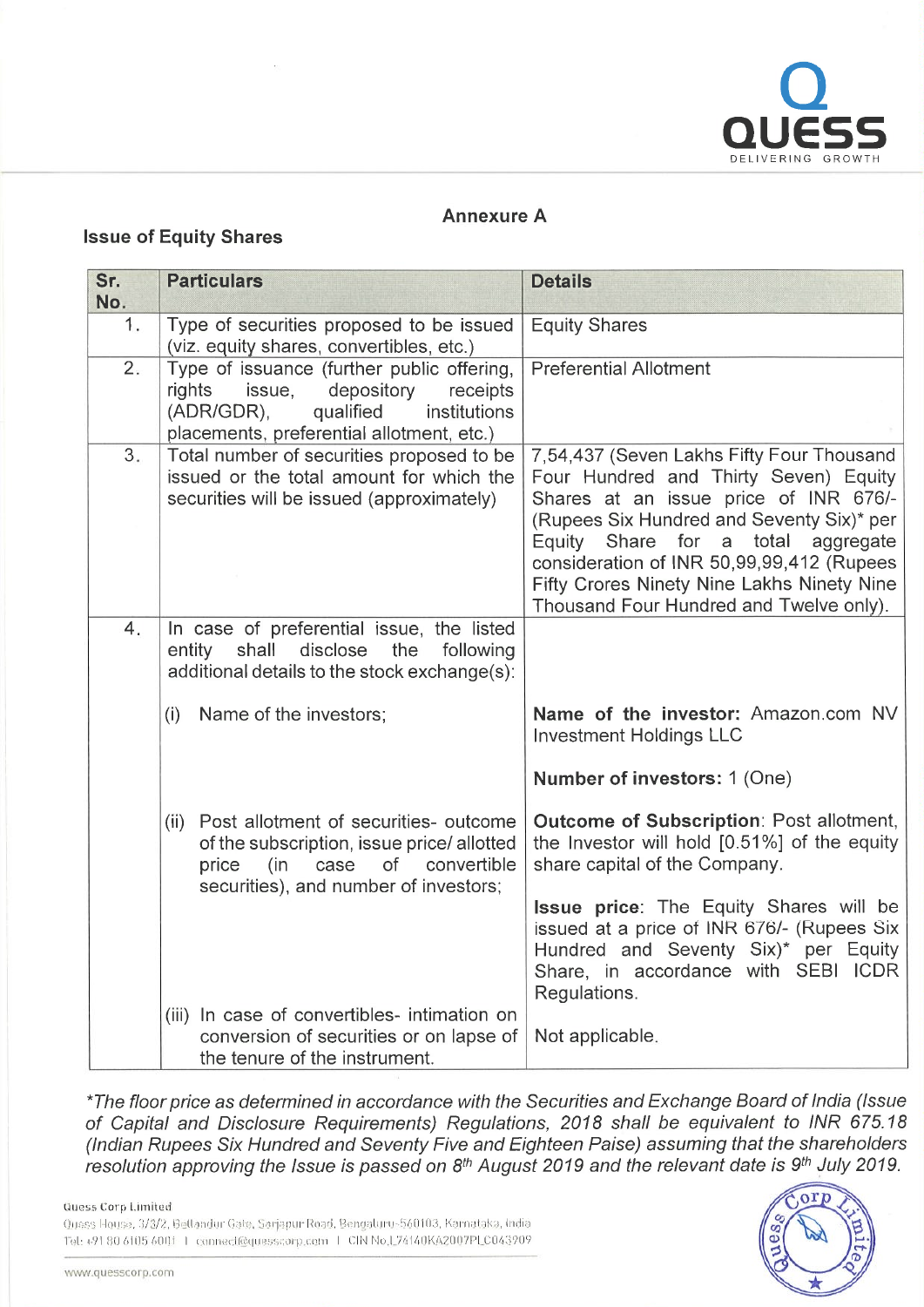

## Annexure B

# SSA

| Sr.<br>No. | <b>Particulars</b>                                                                                                                                                                                                                 | <b>Details</b>                                                                                                                                                                                                                                                                                                                                                                                                                    |
|------------|------------------------------------------------------------------------------------------------------------------------------------------------------------------------------------------------------------------------------------|-----------------------------------------------------------------------------------------------------------------------------------------------------------------------------------------------------------------------------------------------------------------------------------------------------------------------------------------------------------------------------------------------------------------------------------|
| 1.         | Name of the parties with whom<br>the<br>agreement is entered into;                                                                                                                                                                 | Amazon.com NV Investment Holdings<br>LLC ("Investor") and Quess Corp<br>Limited ("Company").                                                                                                                                                                                                                                                                                                                                      |
| 2.         | Purpose of entering into the agreement;                                                                                                                                                                                            | The Company has entered into the<br>SSA for the proposed Issue of Equity<br>Shares to the Investor on a preferential<br>basis.                                                                                                                                                                                                                                                                                                    |
| 3.         | Size of the agreement                                                                                                                                                                                                              | In terms of the SSA, the total aggregate<br>consideration payable for Issue of<br>Equity Shares is INR 50,99,99,412<br>(Rupees Fifty Crores Ninety Nine<br>Lakhs Ninety Nine Thousand Four<br>Hundred and Twelve only).                                                                                                                                                                                                           |
| 4.         | Shareholding, if any, in the entity with whom<br>the agreement is executed;                                                                                                                                                        | The Company does not have any<br>shareholding in the Investor.                                                                                                                                                                                                                                                                                                                                                                    |
| 5.         | Significant terms of the agreement (in brief)<br>special rights like right to appoint directors,<br>first right to share subscription in case of<br>issuance of shares, right to restrict any<br>change in capital structure etc.; | The Company has entered into the<br>SSA on the terms as detailed above.<br>In addition, it is clarified that post<br>allotment of Equity Shares, the Investor<br>shall not have any special rights under<br>the SSA and shall be entitled to<br>that<br>exercise<br>such<br>rights<br>are<br>the<br>exercisable<br>by<br>ordinary<br>shareholders of the Company to the<br>extent of its proposed shareholding in<br>the Company. |
| 6.         | Whether, the said parties are related to<br>promoter/promoter group/ group companies<br>in any manner. If yes, nature of relationship                                                                                              | <b>No</b>                                                                                                                                                                                                                                                                                                                                                                                                                         |
| 7.         | Whether the transaction would fall within<br>related party transactions? If yes, whether<br>the same is done at "arms-length";                                                                                                     | <b>No</b>                                                                                                                                                                                                                                                                                                                                                                                                                         |
| 8.         | In case of issuance of shares to the parties,<br>details of issue price, class of shares issued;                                                                                                                                   | The Investor shall be allotted 7,54,437<br>(Seven Lakhs Fifty Four Thousand Four<br>Hundred and Thirty Seven) Equity<br>Shares at an issue price of INR 676/-<br>(Rupees Six Hundred and Seventy Six)*<br>per Equity Share for a total aggregate<br>consideration<br>INR<br>50,99,99,412<br>0f                                                                                                                                    |

### **Quess Corp Limited**

Quess House, 3/3/2, Bellandur Gate, Sarjapur Road, Bengaluru-560103, Karnataka, India Tel: +91 80 6105 6001  $\pm$  connect@quesscorp.com  $\pm$  CIN No.L74140KA2007PLC043909

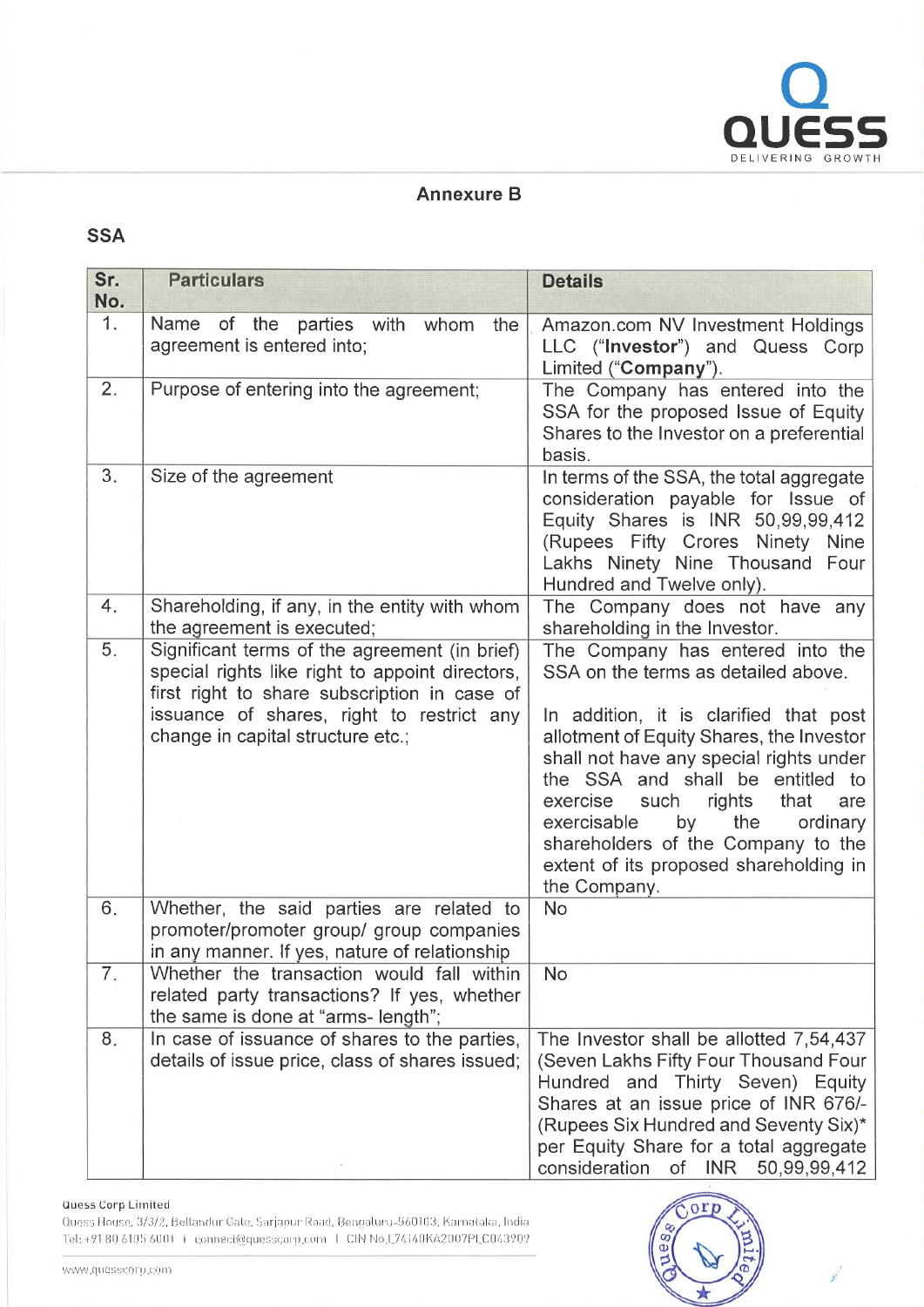

|    | DELIVERING GROWT                                                       |                                              |
|----|------------------------------------------------------------------------|----------------------------------------------|
|    |                                                                        | <b>Rupees Fifty Crores Ninety Nine Lakhs</b> |
|    |                                                                        | Ninety Nine Thousand Four Hundred            |
|    |                                                                        | and Twelve only).                            |
| 9. | Any other disclosures related to such The consummation of the proposed |                                              |
|    | agreements, viz., details of nominee on the                            | Issue is subject to receipt of approval      |
|    | Board of Directors of the listed entity,                               | from the Competition Commission of           |
|    | potential conflict of interest arising out of                          | India.                                       |
|    | such agreements, etc;                                                  |                                              |

\*The floor price as determined in accordance with the Securities and Exchange Board of India (Issue of Capital and Disclosure Requirements) Regulations, 2018 shall be equivalent to INR 675.18 (Indian Rupees Six Hundred and Seventy Five and Eighteen Paise) assuming that the shareholders resolution approving the Issue is passed on 8th August 2019 and the relevant date is 9th July 2019.

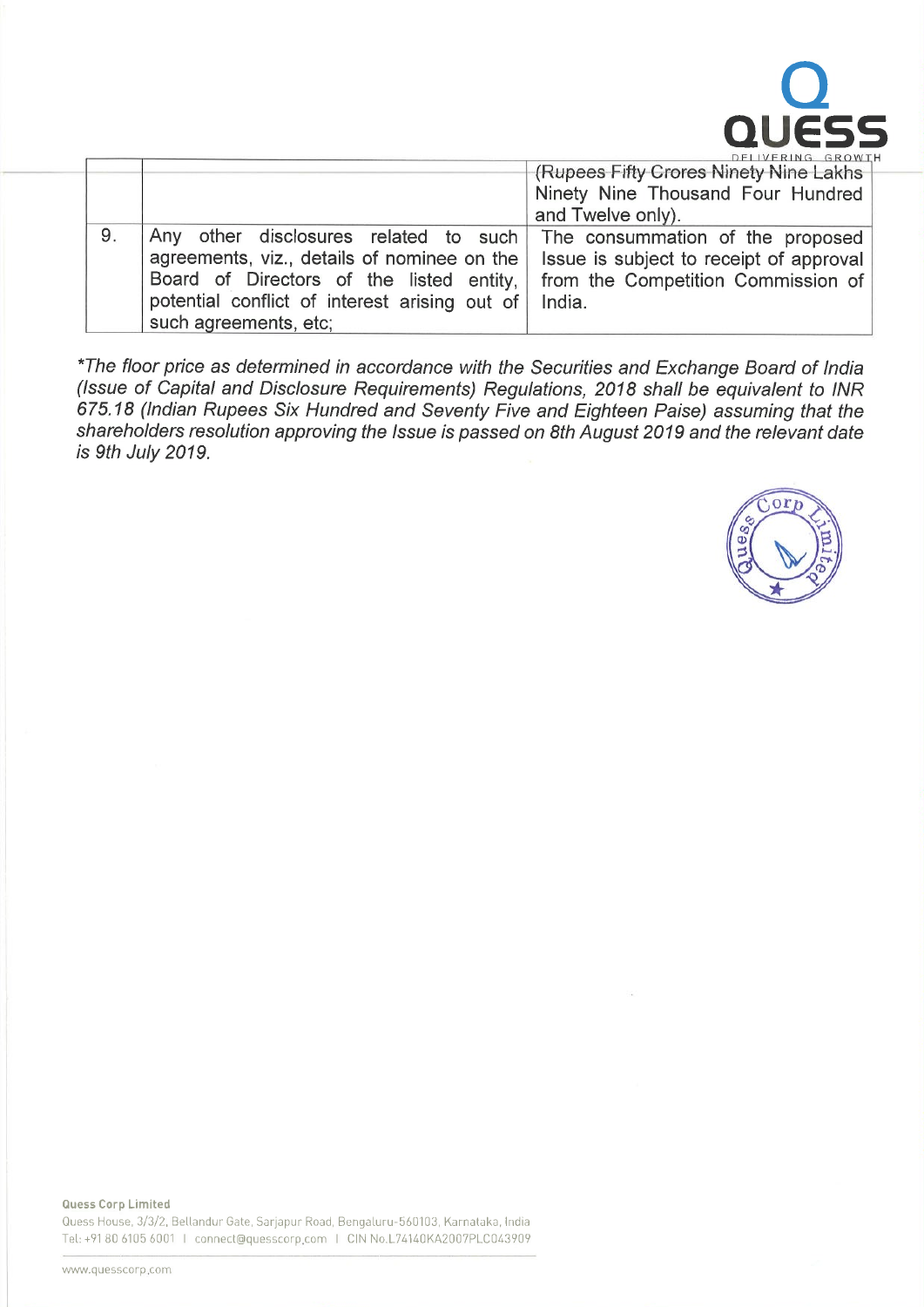

## Annexure C

# Investment Agreement

| Sr.<br>No. | <b>Particulars</b>                                                                                                                                                                                                                 | <b>Details</b>                                                                                                                                                                                                                                                                                                                                                                                                                                                                                                                                                                                                                                                                    |
|------------|------------------------------------------------------------------------------------------------------------------------------------------------------------------------------------------------------------------------------------|-----------------------------------------------------------------------------------------------------------------------------------------------------------------------------------------------------------------------------------------------------------------------------------------------------------------------------------------------------------------------------------------------------------------------------------------------------------------------------------------------------------------------------------------------------------------------------------------------------------------------------------------------------------------------------------|
| 1.         | Name of the parties with whom the<br>agreement is entered into;                                                                                                                                                                    | Amazon.com NV Investment Holdings<br>LLC ("Investor"), Quess Corp Limited<br>("Company") and Qdigi Services<br>Limited ("Subsidiary")                                                                                                                                                                                                                                                                                                                                                                                                                                                                                                                                             |
| 2.         | Purpose of entering into the agreement;                                                                                                                                                                                            | The Investor, the Company and the<br>Subsidiary have entered<br>into<br>the<br>Investment Agreement, to record the<br>Investor's rights in relation to the<br>Subsidiary and its business. In terms<br>of the Investment Agreement, the<br>proceeds from the proposed Issue<br>shall be utilised towards the business<br>of the Subsidiary, as mutually agreed<br>amongst the Subsidiary, the Investor<br>and the Company, and accordingly,<br>certain rights with respect to the<br>Subsidiary are being provided to the<br>Investor.                                                                                                                                            |
| 3.         | Size of the agreement                                                                                                                                                                                                              | Not Applicable                                                                                                                                                                                                                                                                                                                                                                                                                                                                                                                                                                                                                                                                    |
| 4.         | Shareholding, if any, in the entity with<br>whom the agreement is executed;                                                                                                                                                        | The Company and the Subsidiary do<br>not have any shareholding in the<br>Investor. However, the Subsidiary is a<br>wholly owned subsidiary<br>of the<br>Company.                                                                                                                                                                                                                                                                                                                                                                                                                                                                                                                  |
| 5.         | Significant terms of the agreement (in<br>brief) special rights like right to appoint<br>directors, first right to share subscription in<br>case of issuance of shares, right to restrict<br>any change in capital structure etc.; | The Investor has certain rights under<br>the Investment Agreement<br>with<br>respect to the Subsidiary and its<br>business including, inter alia: (i) right of<br>first refusal in respect of any transfer of<br>shares and assets of the Subsidiary;<br>(ii) affirmative rights in respect of<br>certain matters pertaining to the<br>ownership, business operations and<br>the<br>actions<br><b>of</b><br>other<br>corporate<br>Subsidiary; (iii) a right to acquire the<br>shares of the Subsidiary held by the<br>Company at fair value, exercisable in<br>accordance with the terms of the<br>Investment Agreement<br>(iv)<br>and<br>restriction<br>non-compete<br>customary |

#### Uuess Corp Limited

Quess House, 3/3/2, Bellandur Gate, Sarjapur Road, Bengaluru-560103, Karnataka, India Tel: +91 80 6105 6001 | connect@quesscorp.com | CIN No.L74140KA2007PLC043909